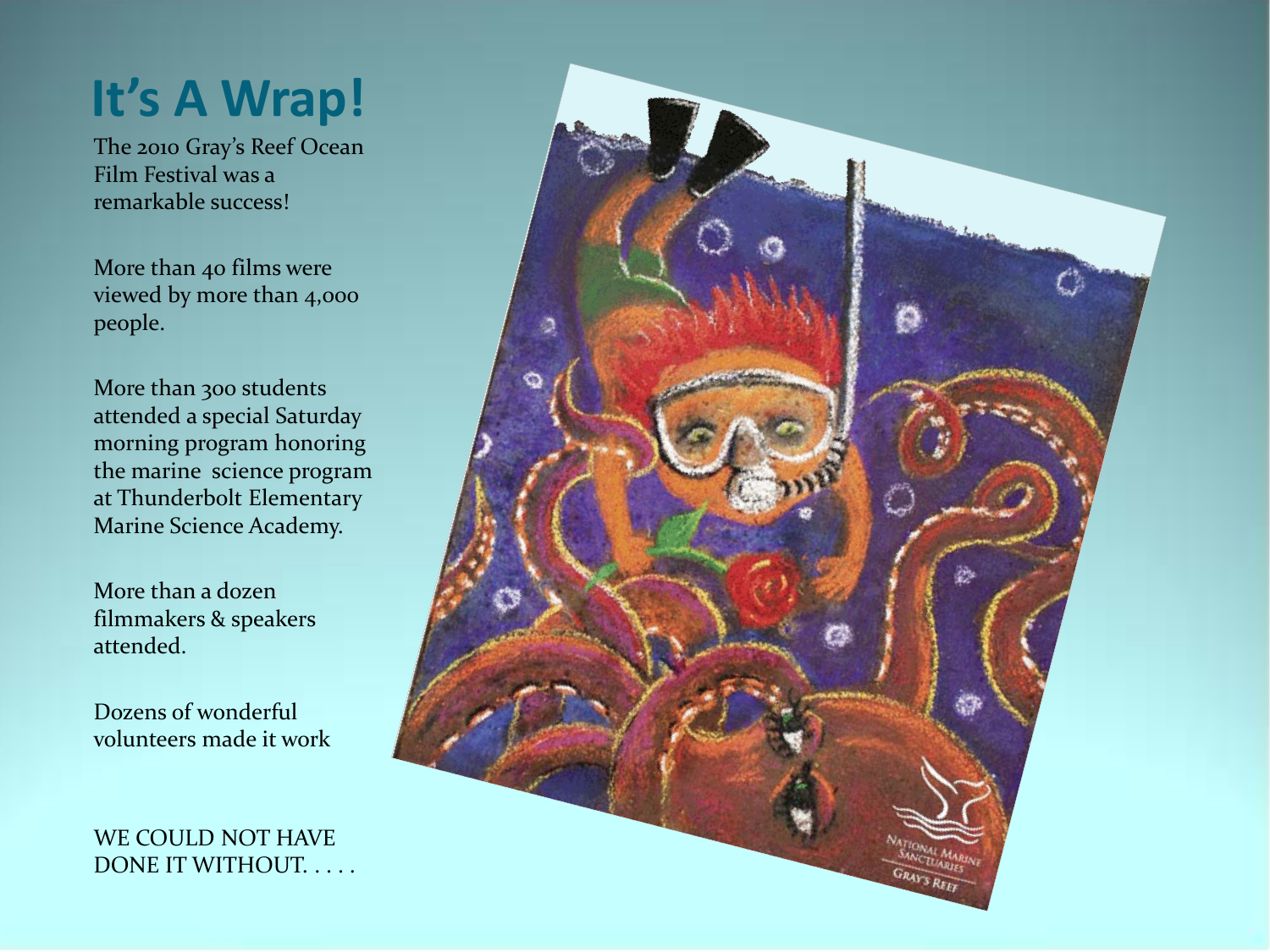#### Our Wonderful Sponsors . . . .

Join us in letting our partners know how much we all appreciate their support of the 2010 Gray's Reef Ocean Film Festival and their commitment to raising awareness about the importance of ocean stewardship.

Please show them your gratitude by giving them your patronage whenever possible.

AND CONGRADULATE OUR WINNERS FOR THIS YEAR. . . . .

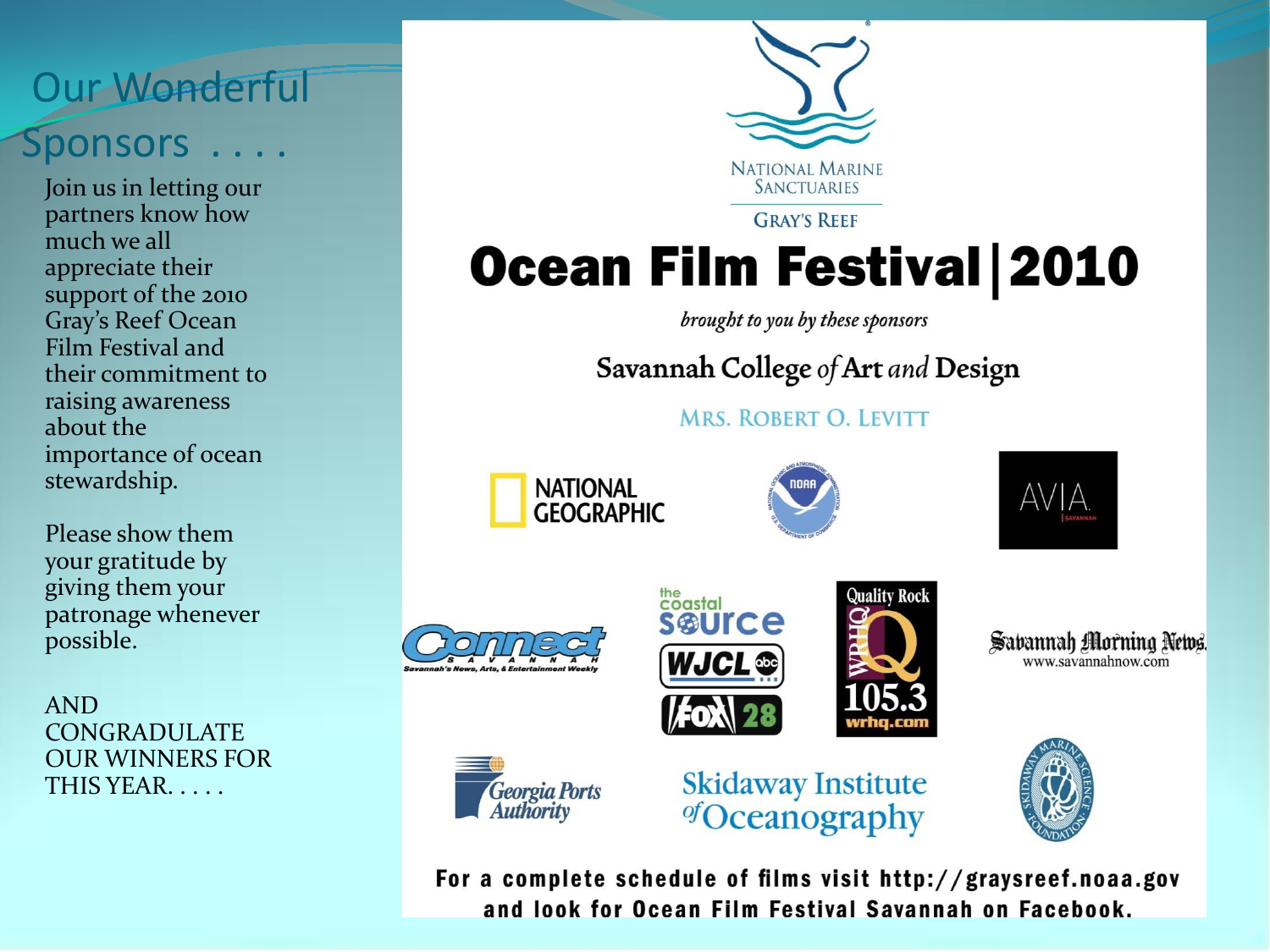## And the Winners Are. . .

- Satva Leung for "Students Saving the Ocean" winner of Judges Best Pick and Call to Action Categories
- Kathy Sloan for "Witness to Hiroshima" winner of Short Film Category
- Rick Morris for "Cold As Ice" and "What's Down There" winner of the Ocean Exploration and Discovery **Category**
- Geert Droppers for "Gimme A Hug" winner of the Public Service Category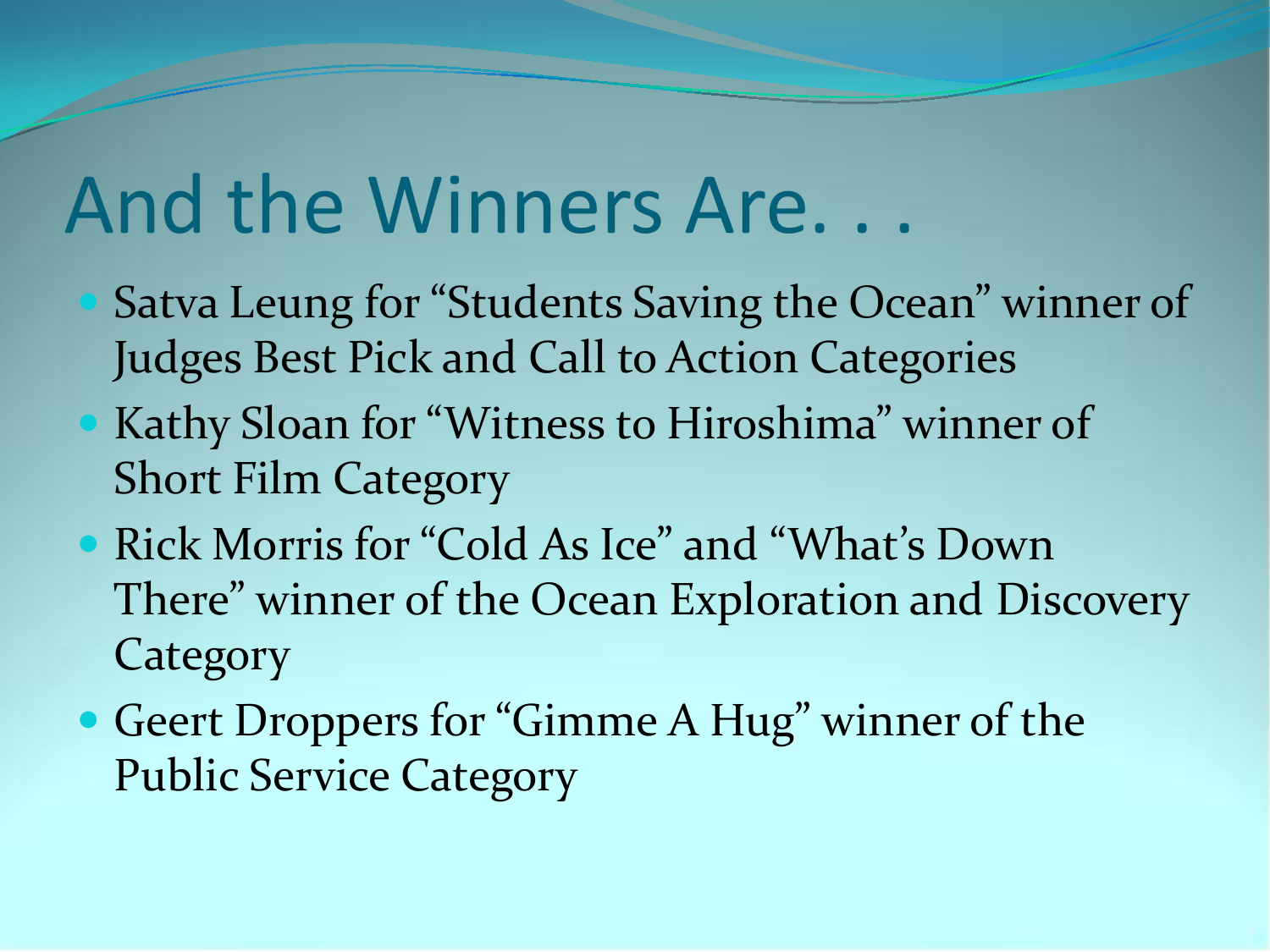## And the Winners Are. . .

- Joseph Zarzynski & Pete Pepe for "Wooden Bones: The Sunken Fleet of 1758" and NOAA Media Center for "Lost on a Reef" co winner of the Maritime Heritage Category (tie score)
- Jordan Plotsky for "Home for Hawksbill" winner of the Coastal/Island Culture Category

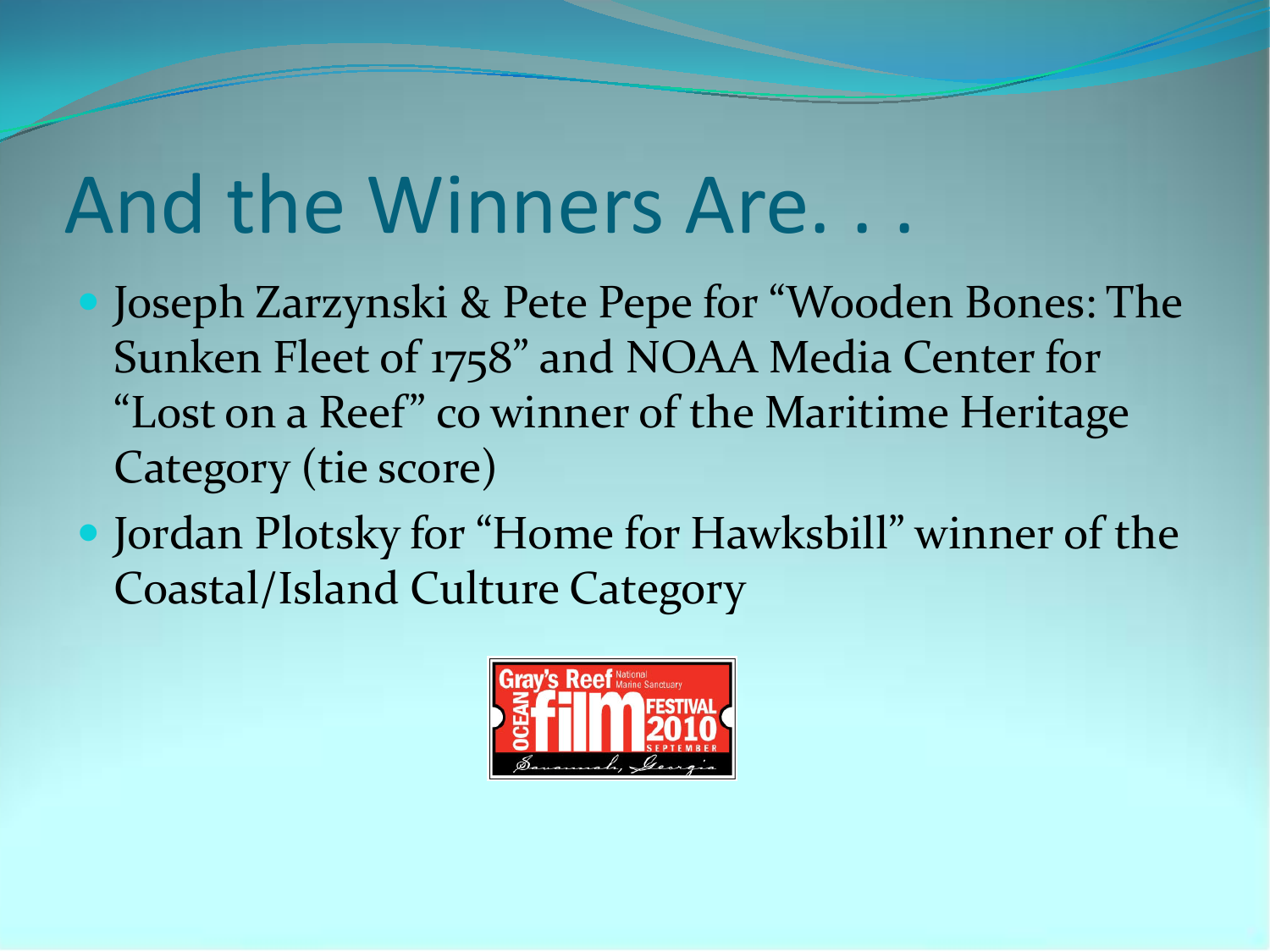### And the Student Filmmakers Levitt Award Winners Are. . .

- **Landon Lott and Tim Arnold for "Skimming the** Surface" winner of the Ocean Gold Levitt Award
	- Megan Gruver, Alicia May &Lori Snow for "Big Cat Rescue'' winner of the Ocean Silver Levitt Award
- Chris Hannant for "Before Too Long" winner of the Ocean Bronze Levitt Award

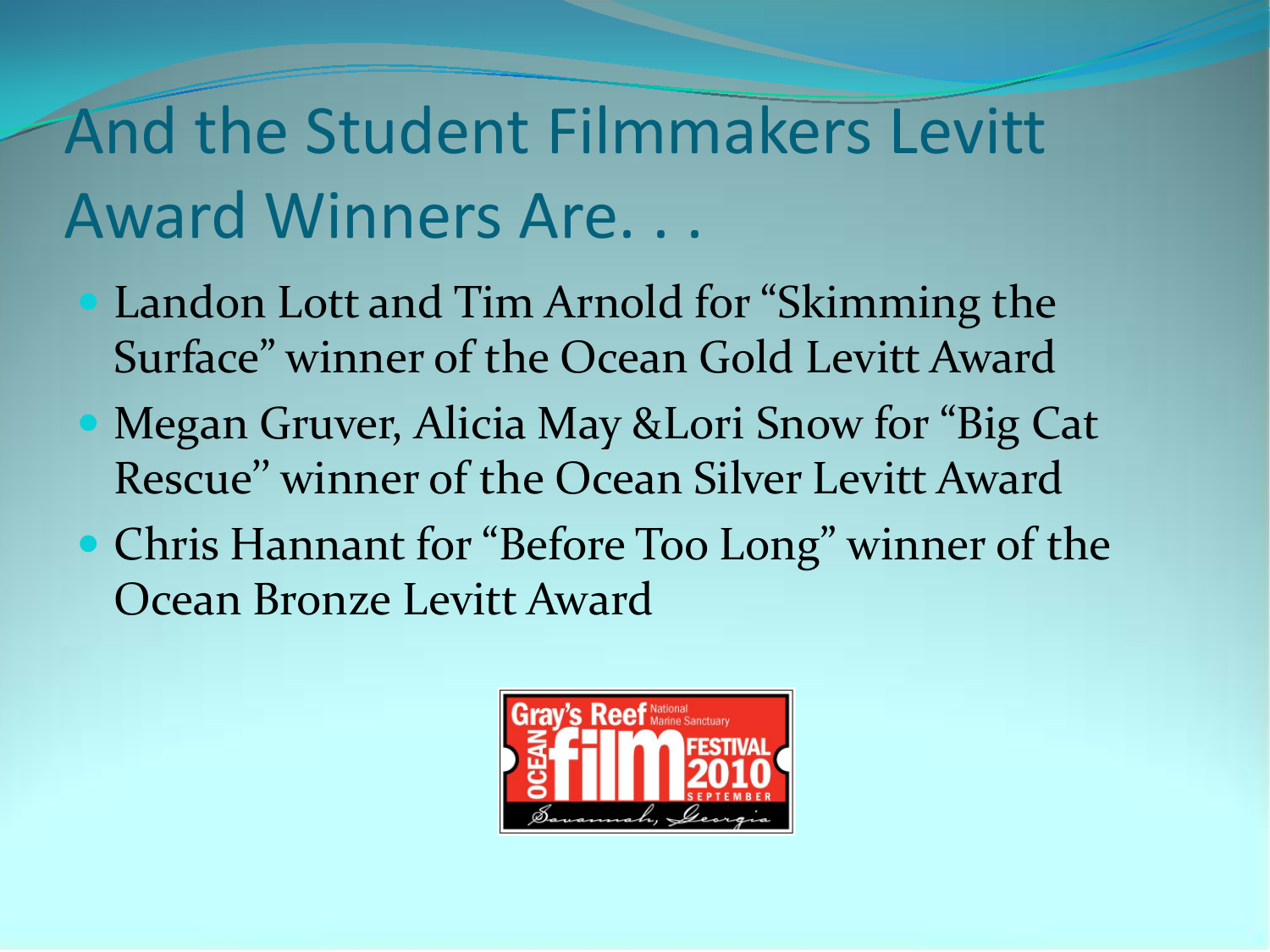## About The Dr. Robert O. Levitt Award for Student Filmmakers. . .

- Dr. Robert O. Levitt, a Savannah area internist, loved scuba diving.
- He was a pioneer in dive medicine, writing professional articles in the 1970s to help other physicians understand the rigors of recreational scuba diving. He taught scuba for years and wrote the first diving instruction text books used by the YMCA's diving instructors.
- He was inspired by undersea explorer and filmmaker Jacques Cousteau and by Lloyd Bridges' early television show, "Sea Hunt'' to carry on his own diving adventures in the West Indies and Mexico. He dove with the Cousteau family.
- While practicing medicine in Chicago, Dr. Levitt became involved with the Shed Aquarium. He was a founder of "Our World Underwater," a consumer oriented dive show with a film component. The "Our World Underwater Scholarship Society'' enables students to spend one year working side by side with leaders in underwater fields.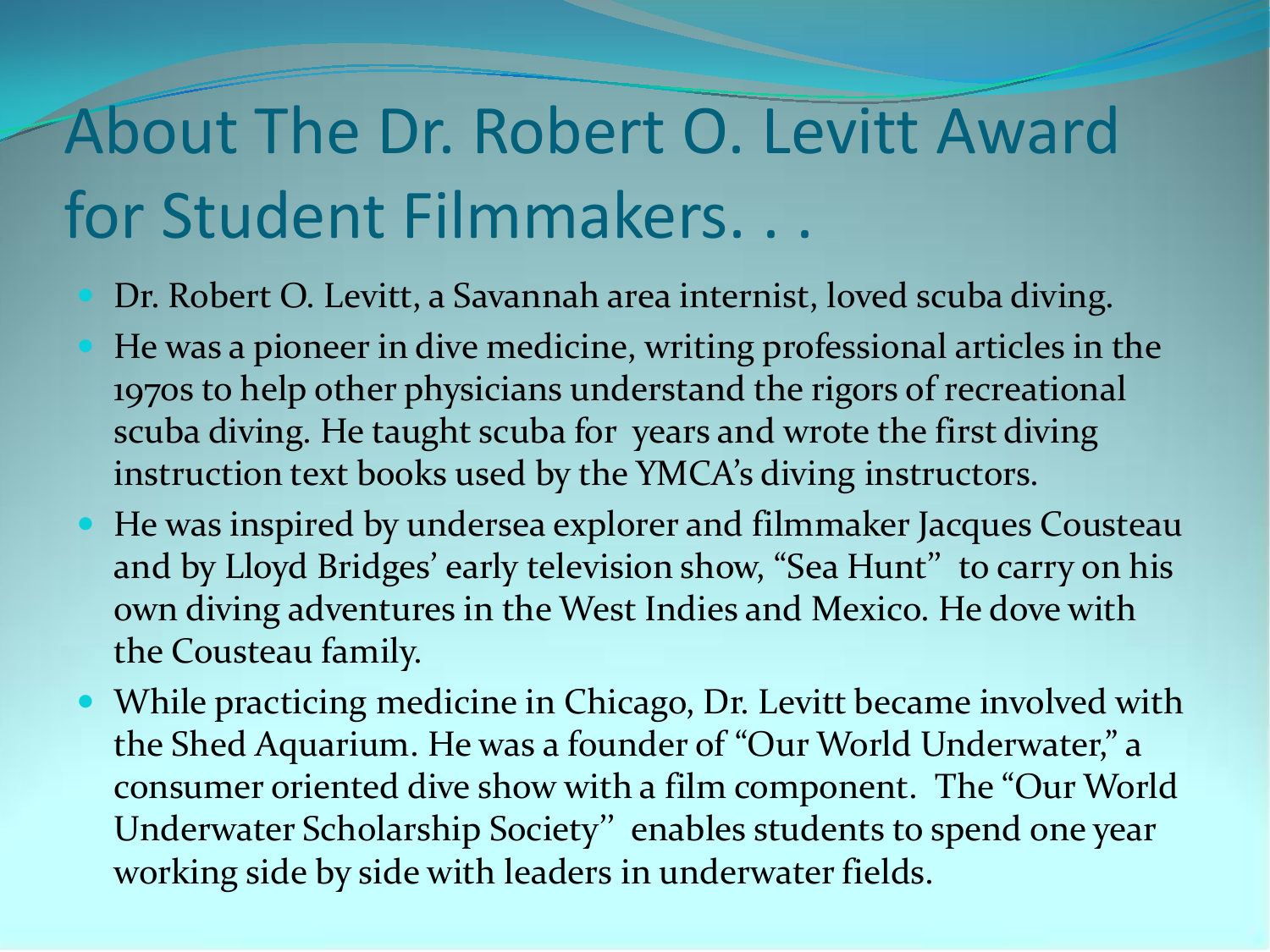### About The Dr. Robert O. Levitt Award for Student Filmmakers. . .

- As president of the Coastal Georgia Archaeological Society, Dr. Levitt brought the International Society for Historical Archaeology's Conference for Historical and Underwater Archaeology to Savannah. At that meeting, Savannah's residents were the first to see Dr. Bob Ballard's original underwater footage of the ship *Titanic.*
- His widow, Kathryn Levitt carries on his interest in and concern for the ocean with her support of the Gray's Reef Ocean Film Festival. Her support allows the Gray's Reef Ocean Film Festival to offer first, second and third place prizes designed to help Savannah College of Art and Design student filmmakers further their underwater filmmaking careers.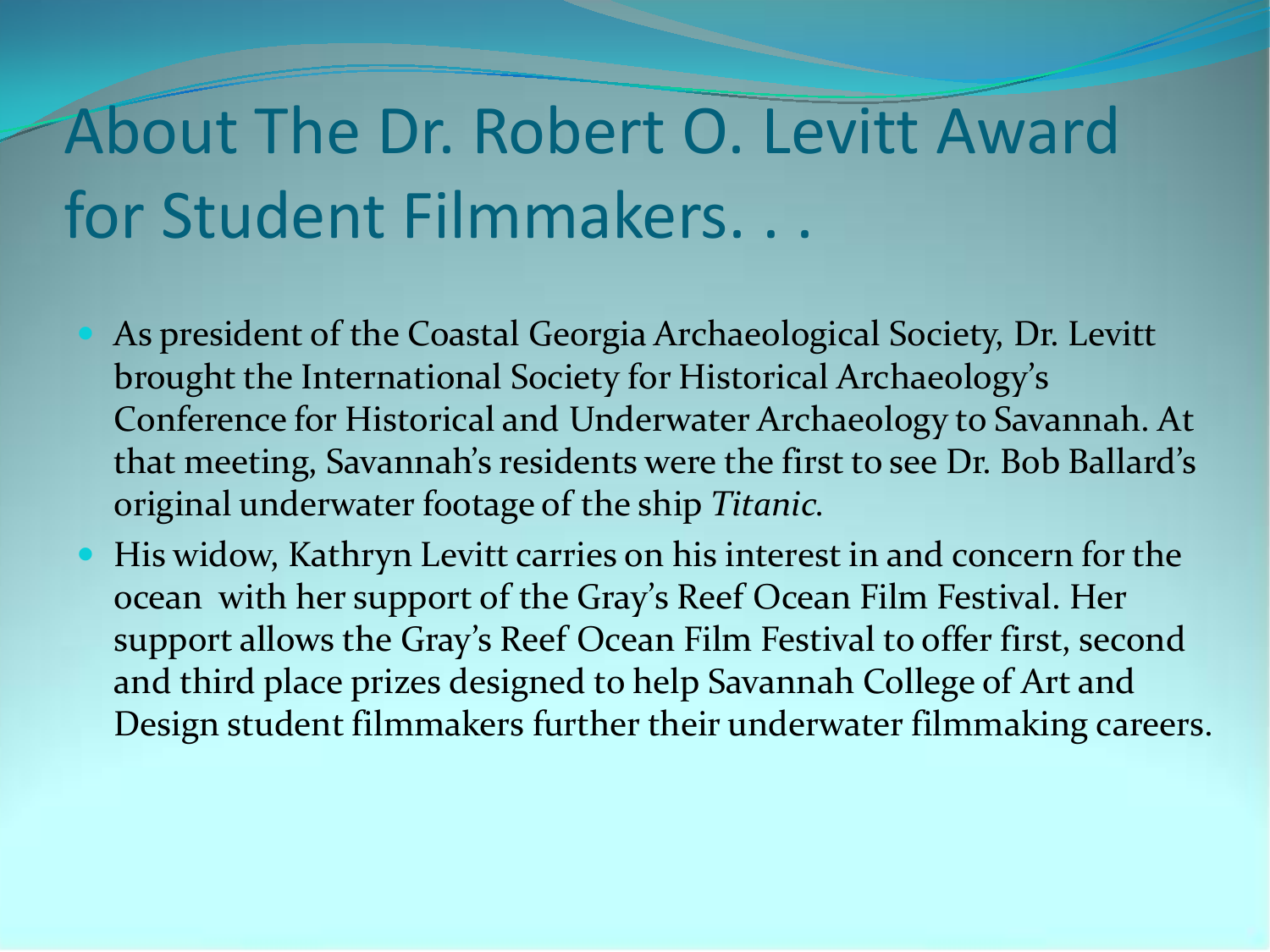It took Filmmakers, Volunteers, Sponsors and Staff to Make the 2010 Gray's Reef Ocean Film Festival a Hit . . .